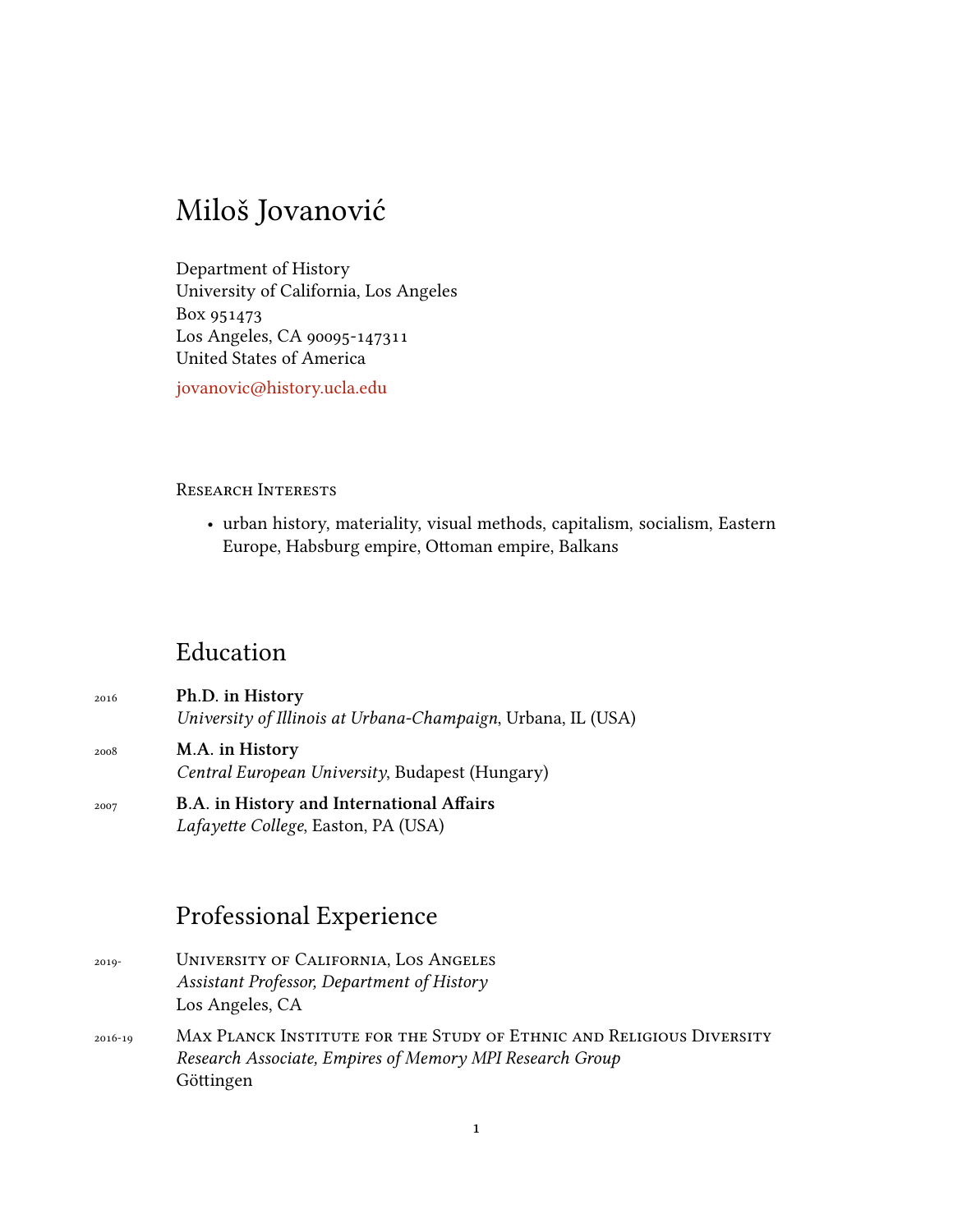| $2015 - 16$ | UNIVERSITY OF ILLINOIS AT URBANA-CHAMPAIGN<br><i>Instructor (Urban History)</i><br>Urbana, IL         |
|-------------|-------------------------------------------------------------------------------------------------------|
| $2011 - 12$ | UNIVERSITY OF ILLINOIS AT URBANA-CHAMPAIGN<br>Instructor (Global Studies)<br>Urbana, IL               |
| $2010 - 12$ | UNIVERSITY OF ILLINOIS AT URBANA-CHAMPAIGN<br>Teaching Assistant (Western Civilization)<br>Urbana, IL |

## Publications

| 2020 | WHAT'S OFF-CENTRE OF EMPIRE? INTRODUCTION TO THE SPECIAL ISSUE (CO-<br>AUTHORED WITH GIULIA CARABELLI)<br>Cultural Studies<br>Vol 34, Issue 5, pp. 675-687                      |
|------|---------------------------------------------------------------------------------------------------------------------------------------------------------------------------------|
| 2020 | LAUDON'S GARDEN: HABSBURG LEGACY AND THE WARPED SPACE OF EMPIRE<br>History of the Present<br>Vol. 10, Issue 1, pp. 28-45                                                        |
| 2020 | INTRODUCTION TO THE SPECIAL SECTION EMPIRE OFF-CENTER (CO-AUTHORED<br>WITH GIULIA CARABELLI)<br>History of the Present<br>Vol. 10, Issue 1, pp. 5-8                             |
| 2020 | SHARPENING THE HAZE: VISUAL ESSAYS ON IMPERIAL HISTORY AND MEMORY<br>London: Ubiquity Press<br>co-edited with Giulia Carabelli, Annika Kirbis and Jeremy F. Walton              |
| 2019 | WHITEWASHED EMPIRE: HISTORICAL NARRATIVE AND PLACE MARKETING IN VI-<br><b>ENNA</b><br>History & Anthropology<br>Vol. 30, No. 4, pp. 460-476                                     |
| 2018 | BOURGEOIS WORLDS AND URBAN NIGHTMARES: THE POST-OTTOMAN BALKAN<br>CITY THROUGH THE LENS OF MILUTIN USKOKOVIĆ'S NEWCOMERS<br>Urban Cultural Studies<br>No. 5 Vol. 2, pp. 187-206 |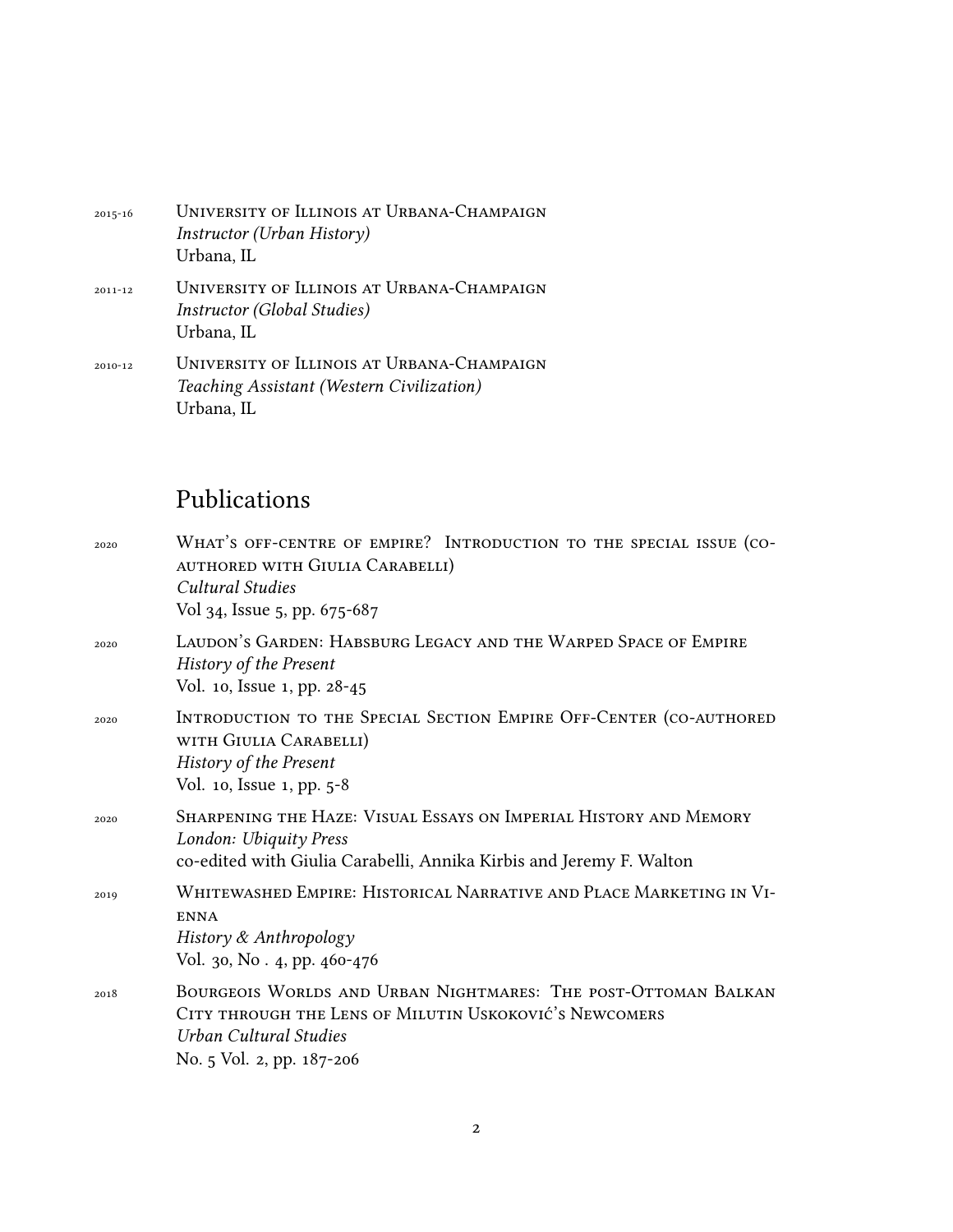- <sup>2013</sup> THE CITY IN OUR HANDS: URBAN MANAGEMENT AND CONTESTED MODERNITY in Nineteenth Century Belgrade *Urban History* Vol. 40 No. 1 pp. 32-50
- <sup>2009</sup> Taming the Tavern: Social Space and Government Regulation in 19th CENTURY BELGRADE *Godišnjak za društvenu istoriju - Annual for Social History* Year XVI Vol. 3 pp. 57-68

#### Awards, Grants and Fellowships

| 2015 | ILLINOIS PROGRAM FOR RESEARCH IN THE HUMANITIES<br>Graduate Fellow                              |
|------|-------------------------------------------------------------------------------------------------|
| 2013 | <b>SOCIAL SCIENCE RESEARCH COUNCIL</b><br><b>International Dissertation Research Fellowship</b> |
| 2013 | AMERICAN RESEARCH CENTER IN SOFIA<br>Research Fellow                                            |
| 2012 | UNIVERSITY OF ILLINOIS AT URBANA-CHAMPAIGN<br>Mary Jane Luecker Graduate Fellow                 |
| 2010 | UNIVERSITY OF ILLINOIS AT URBANA-CHAMPAIGN<br><b>Summer Dissertation Proposal Grant</b>         |
| 2008 | EUROPEAN UNIVERSITY INSTITUTE<br>Marc Bloch Prize in Early Modern and Modern European History   |
| 2008 | <b>CENTRAL EUROPEAN UNIVERSITY</b><br>Academic Pro-Rectors Excellence Award                     |

## Presentations and Lectures

2019 WATERFRONT: A POST-OTTOMAN POST-SOCIALIST STORY *Screening and discussion, Institute of Geography and Sustainability, University of Lausanne* 2019 WATERFRONT: A POST-OTTOMAN POST-SOCIALIST STORY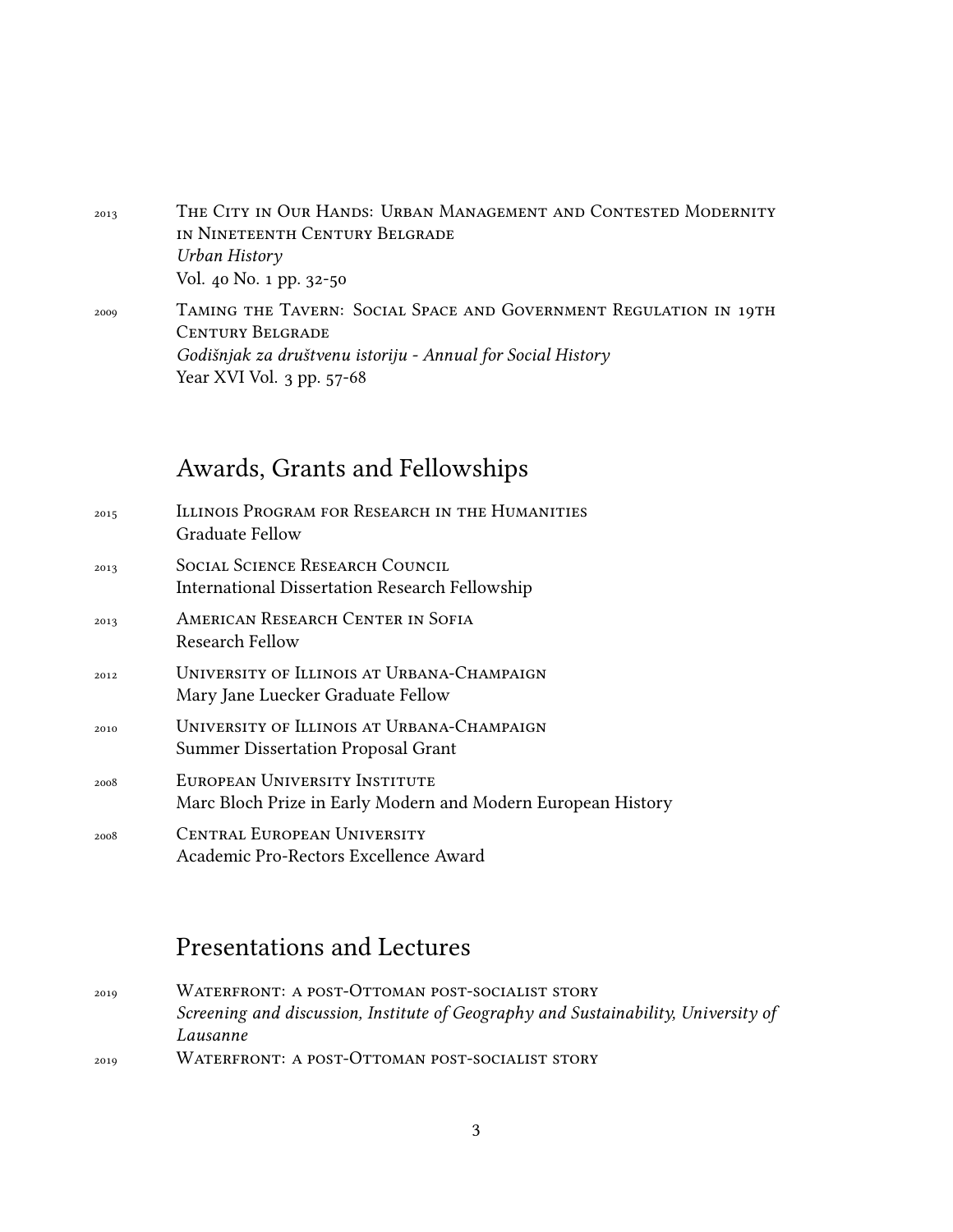|      | Screening and Roundtable, Center for Policy Studies and CEU Yugo-Region Re-       |
|------|-----------------------------------------------------------------------------------|
|      | search Group, Central European University, Budapest                               |
| 2019 | REFRACTIVE NOSTALGIA: OTTOMAN URBAN SPACE AND MEMORY IN BELGRADE                  |
|      | AND SOFIA, 1850-1939                                                              |
|      | Liberalism and its Critics Workshop, Lichtenberg Kolleg, Göttingen                |
| 2018 | The History of Property & Housing in Belgrade and Sofia                           |
|      | Urbanize! Conference, dérive - Zeitschrift für Stadtforschung, Berlin             |
| 2018 | NOSTALGIC REFRACTIONS: PHOTOGRAPHY, IMAGE AND MEMORY IN THE POST-                 |
|      | <b>OTTOMAN BALKAN CITY</b>                                                        |
|      | European Association for Urban History Conference, Rome                           |
| 2017 | BOURGEOIS WORLD-BUILDING IN THE BALKAN CITY                                       |
|      | Urban World-Making Conference, ASCA City Project, University of Amsterdam         |
| 2017 | WHITEWASHED EMPIRE: HISTORICAL NARRATIVE AND PLACE MARKETING IN VI-               |
|      | <b>ENNA</b>                                                                       |
|      | Association for the Study of Nationalities Conference, New York                   |
| 2016 | EXCAVATING THE ARCHIVE: NON-NORMATIVE HISTORIES AND HETERODOX LINK-               |
|      | AGES IN THE BALKAN CITY                                                           |
|      | Thinking Gender and Sexuality After Empire and Socialism Workshop, MPI Göt-       |
|      | tingen                                                                            |
| 2015 | CITIES OF DUST AND MUD: LOSS AND DISPOSSESSION IN BELGRADE AND SOFIA              |
|      | $(1830-1912)$                                                                     |
|      | Places of Amnesia, CRASSH, University of Cambridge                                |
| 2015 | MODERNIZING BELGRADE AND SOFIA: THE EXPERIENCE OF RECONSTRUCTION IN               |
|      | THE BALKANS (1830-1912)                                                           |
|      | Institut d'ethnologie méditerranéenne, européenne et comparative. Aix-en-Provence |
| 2012 | EMPIRE, MILITARY AND MODERN URBANISM IN HABSBURG SARAJEVO AND RUSSIAN             |
|      | SOFIA (1878-9)                                                                    |
|      | European Association for Urban History Conference, Prague                         |
| 2012 | THE LIFEWORLDS OF MASONS AND BUTCHERS IN THE CITY BEAUTIFUL                       |
|      | European Society for the History of Human Sciences Conference, Belgrade           |
| 2011 | THE MILITARY CITY: EMERGENCE OF MODERN URBANISM IN SARAJEVO AND SOFIA,            |
|      | 1878-79                                                                           |
|      | Midwest Historians of East Central Europe Workshop                                |
| 2008 | URBAN RECONSTRUCTION IN LATE OTTOMAN BELGRADE: DE-OTTOMANIZATION                  |
|      | AND QUESTIONING COSMOPOLITANISM                                                   |
|      | Living Together: Plurality and Cosmopolitanism in the Ottoman Empire and Be-      |
|      | yond Summer Academy, Istanbul                                                     |
|      |                                                                                   |